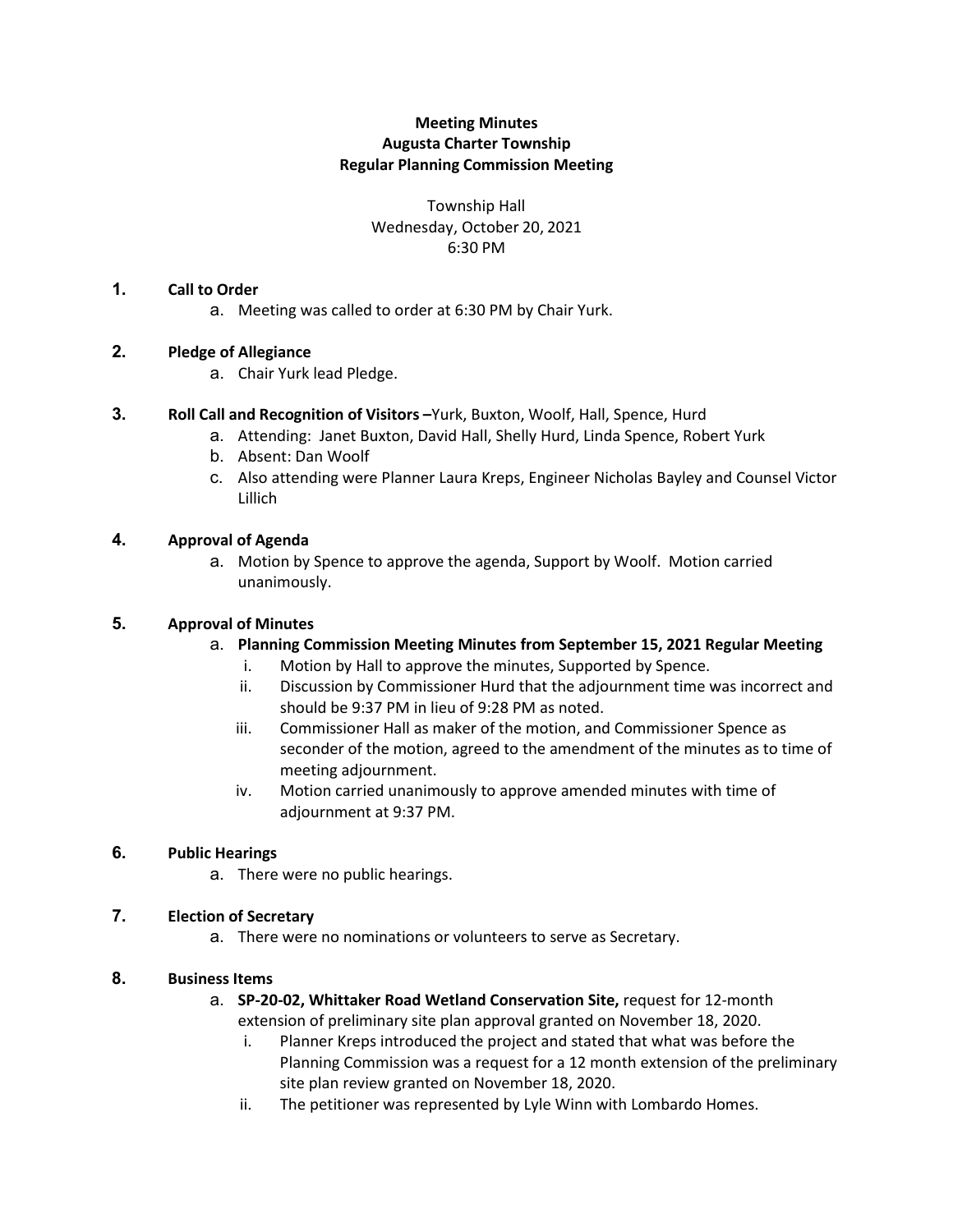- iii. Mr. Winn indicated they had received their permit from EGLE today.
- iv. When asked where the sub-divisions were being constructed that were the reason behind wanting to create a manmade wetland Mr. Winn indicated they were in Superior Township and South Lyon.
- v. Mr. Winn indicated the project would consist of approximately  $1' 3'$  of excavation creating a wetland to offset wetlands that were
- vi. Mr. Winn was asked who would maintain the wetland. His response was that EGLE required them to post a guaranty as part of construction. The wetland would be monitored for 5 years and any corrections needed would be taken care during that timeframe. Subsequent to that the wetland would be selfsustaining.
- vii. Mr. Winn indicated with receiving the EGLE permit they were ready to submit for final site plan.
- viii. Motion by Spence to extend the preliminary site plan approval for 90 days, supported by Yurk.
- ix. Yes votes: Buxton, Spence, Yurk. No votes: Hall, Hurd. Motion carried 3 to 2.

### b. **SP-21-01, 9972 Willis Road – Dog Run,** Preliminary Site Plan Review

- i. Planner Kreps introduced the project and stated that what was before the Planning Commission was at the preliminary site plan review phase. The petitioner has revised their submission to provide more of the information required by the zoning ordinance. It was noted there were five items that still needed to be addressed.
	- 1. Demonstrate Washtenaw Water Resources Commission approval.
	- 2. Widen parking space width to 9.5 feet as required in Section 7.3.D.
	- 3. Widen maneuvering lane width to 24 feet as required in Section 7.3.D.
	- 4. Planning Commission to consider waiving hard surface requirement.
	- 5. Demonstrate Washtenaw County Road Commission approval.
- ii. The petitioner was represented by the owner Alicia Salim and Kate Bond with Midwestern Consulting.
- iii. The petitioner indicated the dog run would be used by her business and only by her staff. They pick up dogs form clients and bring them to the property for outdoor exercise. Clients would not be visiting the site.
- iv. The site will be enclosed around the entire perimeter with a 4 foot high fence. Would prefer a 6 foot high fence if allowed.
- v. Ms. Salim indicated she had talked to the neighbor directly to the south of the project site and he was supportive.
- vi. When asked how many cars would be coming and going Ms. Salim indicated it would be 3 once per day.
- vii. Commissioner Yurk indicated we was concerned about the driveway exiting out onto Willis Road due the speed and at which vehicles travel, and the proximity of the driveway to the intersection of Willis Road and Bunton Road. Also, about the apron being stone and cars being able to exit the site and enter the roadway in a safe manner. Preference would be to see the apron paved back far enough that a car exiting the site was doing so on a hard surface. Further, that no portable toilets would be allowed on the site on an on-going basis. If toilet facilities were needed they would need to be constructed as part of the project.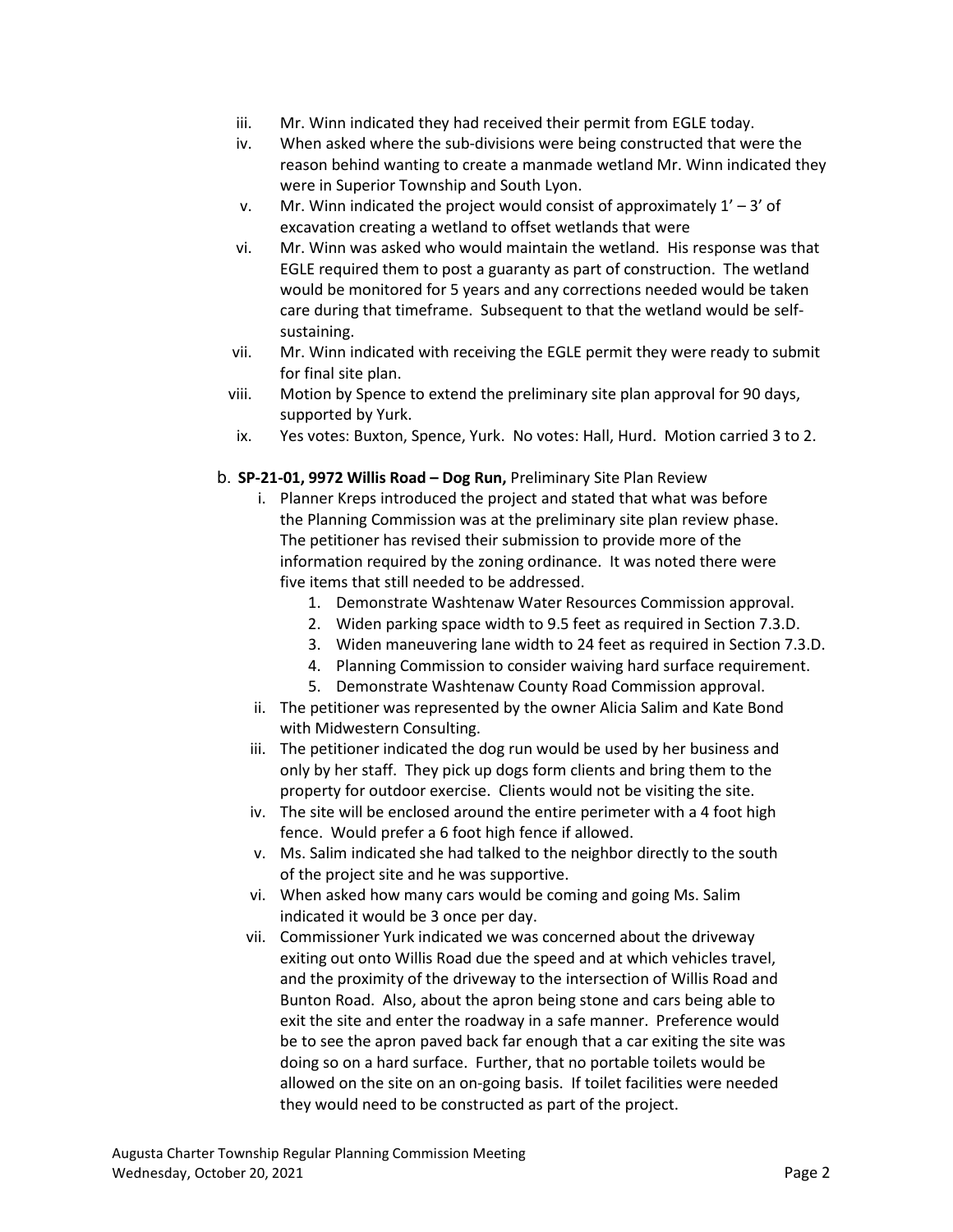- viii. It was noted that the Road Commission driveway permit was issued for a "residential driveway serving a single residence" and that the Road Commission indicated due to this being a commercial enterprise the permit was not valid.
- ix. Motion by Spence to approve contingent on the five items noted in the planner's report, supported by Yurk. Motion carried unanimously.
- c. **SLU 21-01, Railsplitter #2, Special Land Use,** Large-Scale SolarFacility
	- i. Planner Kreps made a brief introduction.
	- ii. The petitioner was represented by Sergio Trevino. Mr. Trevino handed out a 26 page presentation to the planning commission members at the meeting. It was noted by Commissioner Yurk that he received the presentation ~2 hours before the meeting but had not had time to review it prior to the meeting.
	- iii. Discussion of the presentation noted the following:
		- 1. It was a lot of information and should have been distributed ahead of time to allow Planning Commission members adequate time to review.
		- 2. On Page 3 was a map showing the disposition of adjacent property owners as to whether they participating or nonparticipating. Also among non-participating property owners whether they were supportive/unopposed, unable to reach/unresponsive or unsupportive. It was noted that the scale of the map made it difficult to discern certain properties.
		- 3. On Page 4, 5 and 7 there were diagrams showing the actual height of the panels at full tilt at 9 feet 4 inches, which is information that had been asked for numerous times previously. Mr. Trevino indicated that it had been previously stated that the panels would be less than 15 feet high which was the maximum height allowed under the zoning ordinance.
		- 4. On Page 21 the image depicting the landscape buffer along Willow Road showed it more or less a the road right-of-way, not 100 feet back from the right-of-way as previously discussed.
	- iv. Trustee Hall indicated there was information that needed further review and felt that more time was needed to review the petition.
	- v. Motion by Hall to postpone for 60 days, supported by Hurd. Motion carried unanimously.
- d. **SP 21-03, Railsplitter #2, Preliminary Site Plan,** Large-Scale SolarFacility
	- i. As a result of SLU 21-01 being postponed for 60 days there was no discussion on this matter.
	- ii. Motion by Spence to postpone for 60 days, supported by Buxton. Motion carried unanimously.

#### e. **Master Plan Discussion**

i. Planner Kreps indicated a kick-off meeting for the Master Plan review was held on October 19, 2021. Members of the Township Board, Planning Commission and Zoning Board of Appeals were in attendance. Items were proposed for